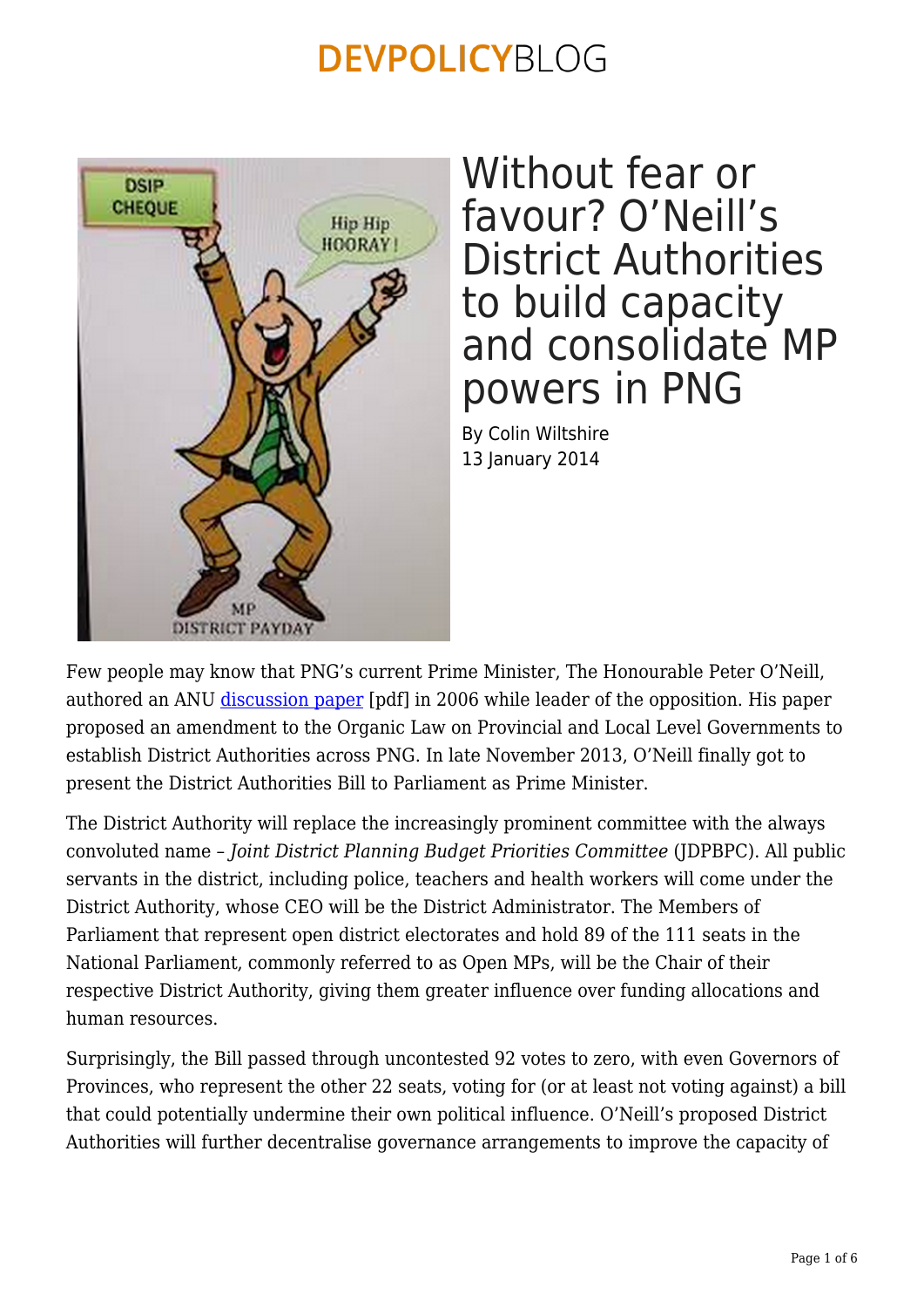districts to deliver better public services. This may make sense when considering districts across PNG have received enormous increases in devolved development funds for capital projects in consecutive budgets, even though they lack an administrative structure capable of spending and reporting on it all. District Authorities are likely to give Open MPs greater control in deciding what gets spent and where in their districts.

#### **Peter O'Neill's District Authorities – His vision coming together**

Peter O'Neill has been a strong advocate of District Authorities for many years. His 2006 ANU discussion paper not only articulates the benefits of establishing District Authorities, it even provides a published copy of the proposed amendment to the organic law. Clearly, the District Authorities Act is Peter O'Neill's initiative and his ownership over these reforms has not diminished since 2006.

From [transcripts](http://www.pngperspective.com/news/district-development-authorities-to-replace-jdbpc-/) of O'Neill's recent address to Parliament, his arguments for establishing District Authorities have also stayed the same. Essentially, O'Neill claims that PNG lacks the institutional and human resource capacity to effectively deliver services. Therefore, it must strive for a public sector with management practices purposely fit to the PNG context. O'Neill believes national development programs are not responsive to the needs of the majority of the population in rural areas. Instead, he is a strong advocate for further decentralisation to district and local levels in recognition that development needs across PNG are widely variable. O'Neill's paper states:

*The disparities in affluence, basic life-support services, and essential infrastructure between provinces are criminal.*

### In Parliament, O'Neill compared his District Authorities Bill to major constitutional amendments and law reforms since independence. He told Parliament that District Authorities are the way forward for PNG:

*Mr Speaker in order for the country to continue to grow we must take action to strengthen districts. We must return to the original intention as expressed in the CPC (Constitutional Planning Committee) – we need to bring government to the people and empower people to make decisions for their own future.*

#### **Financial and operational realities in PNG districts**

There are already two financial reforms that reflect the decentralization of service delivery financing, decision-making and spending in PNG. O'Neill's speech to Parliament states that: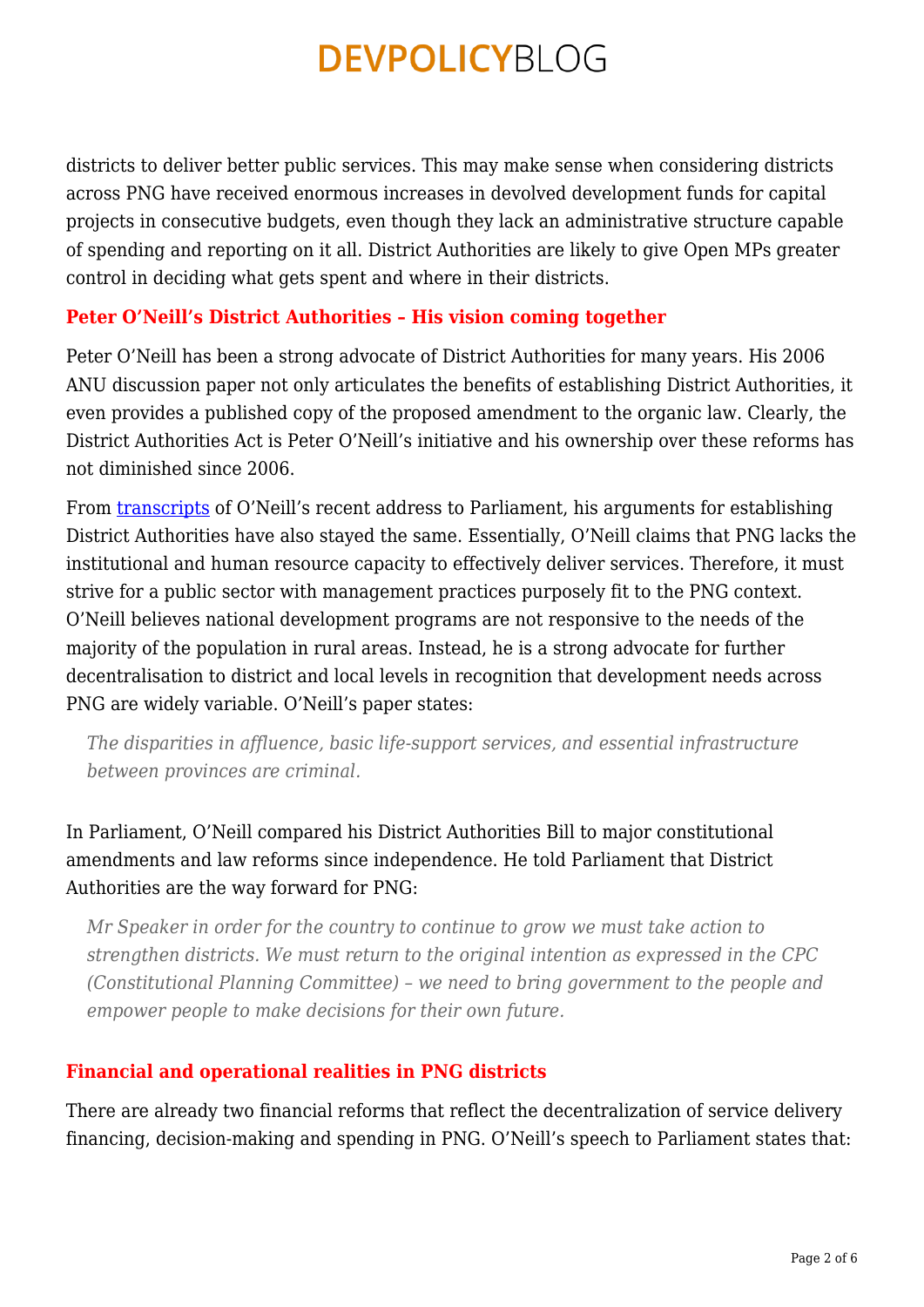*unprecedented levels of funding are now flowing directly to provincial and Local Level Governments.*

The first reform, which predates O'Neill, relates to greatly increased operational funding to provinces for activities like health outreach patrols and delivery of materials to schools. These functional grants are released from the national budget to provinces and districts on the basis of need. As a result, most provinces, especially poorer ones with less internal revenue, have received substantial increases of funding to meet their operational requirements for delivering basic services over the last few years.

The second reform relates to devolved development funding for projects. The massive increase in this type of funding was the signature reform of O'Neill's first (2013) budget. As the PM proudly declared:

*Mr. Speaker, as a direct response to the cries of our people in rural areas in the 2013 Budget Provincial Governments and Local Level Governments received significant amounts of development funding for the districts… Finally money was being paid directly to where it matters the most – districts and Local Level Governments.*

Districts have become the center of development financing across PNG with their key funding and decision-making body, the JDPBPC and soon to be District Authority, firmly in control of spending these [increased allocations](https://devpolicy.org/reflections-on-the-png-budget-forum-can-devolved-funding-be-effectively-utilised-2013040/). The JDPBPC has become critical in funding projects in the Open MP's name under the controversial and rapidly expanding District Services Improvement Program (DSIP). There have been many critics of DSIP spending through the JDPBPC, who claim these committees are dominated by the Open MPs political interests and used as their personal 'slush funds'.

Of course, Open MPs strongly disagree with these sentiments and claim the opposite is true, as reflected by O'Neill's address to Parliament:

*Mr Speaker, the JDPBPC has been so successful that it has outgrown its original design.*

By law, the JDPPBC is not directly answerable to any level of government. The national government, which funds the DSIP, cannot practically monitor 89 districts and may risk political backlash if it tried. The Prime Minister acknowledged the gap between the legal framework and operational realities:

*Mr. Speaker, we all know that in reality the JDPBC is doing far more. It is now involved in the implementation of plans and programs at the district level. We need a proper legal*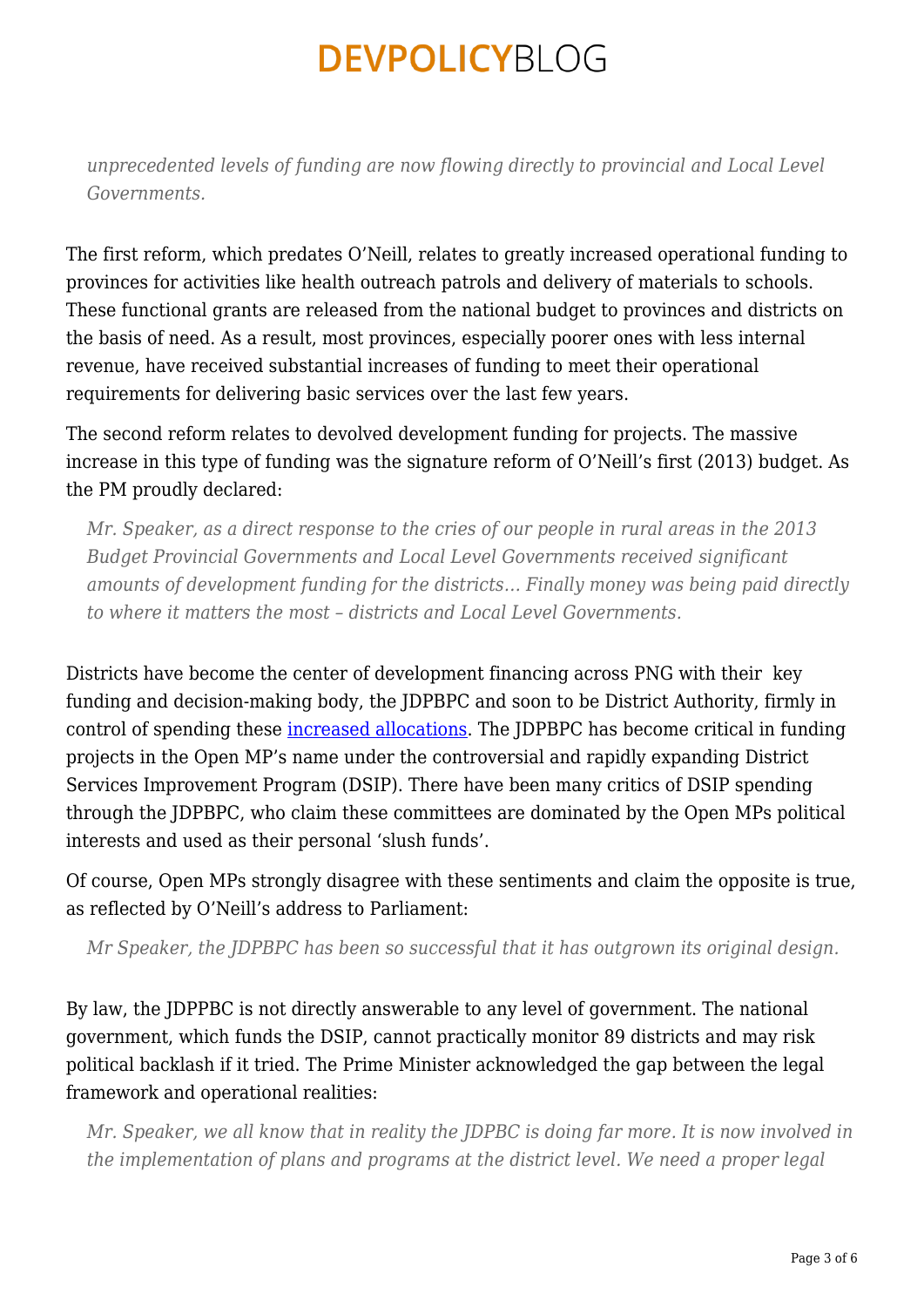*framework for it to operate in.*

Replacing the JDPBPC with the District Authority, which will become a Statutory Authority, further legitimises the Open MPs' control over their districts. All public servants under and including the District Administrator will be accountable first and foremost to the priorities of the District Authority. This is different to current arrangements under the JDPBPC, where Open MPs have to rely on district and provincial administrations to implement their projects. Their projects often compete for priority with increasing provincial budgets that fund service delivery programs. With limited implementation capacity, the projects of District Authorities are likely to be prioritised. This could shift focus away from spending recurrent function grants on basic services in order to implement capital projects decided on by Open MPs.

#### **Possible implications of establishing District Authorities**

Funding dedicated to improving service delivery is available in abundance at the district level. However, there is a serious lack of capacity to effectively utilise available funds and decision-making is often politically driven. In comments made on the 2014 budget last year, the National Economic and Fiscal Commission claimed that less than half of service delivery function grants had been spent with less than a month remaining in the 2013 financial year. On the development side, of the DSIP K10 million allocations, only about K5 million had been released in November 2013. Releasing funding so late in the financial year with a 'spend it or lose it' policy, as specified in the 2013 budget instructions, does not build a foundation for promoting effective expenditure. The incentive to spend quickly late in the year can often result in purchasing expensive assets that are easy to procure, such as new 4WD's, rather than rehabilitating an aid post or teacher's house.

Given this context, building greater capacity at the district level so more funding can be spent may appear to be the logical next step. However, getting projects finished and launched so the Open MP can cut the ribbon and claim ownership over the project can become the primary motivation. Effectively delivering completed projects serves to consolidate their position of authority in the district, especially if they can choose the communities that receive projects. Considering Open MPs are primarily motivated to be reelected, District Authorities may help to strengthen existing patronage networks for the Open MP. This can also serve to promote a system of narrowly appropriating private goods to supporter bases as opposed to public goods and services for the whole electorate. It should be acknowledged, however, that there are other Open MPs who may be committed to restoring public services broadly across their electorate and could view the District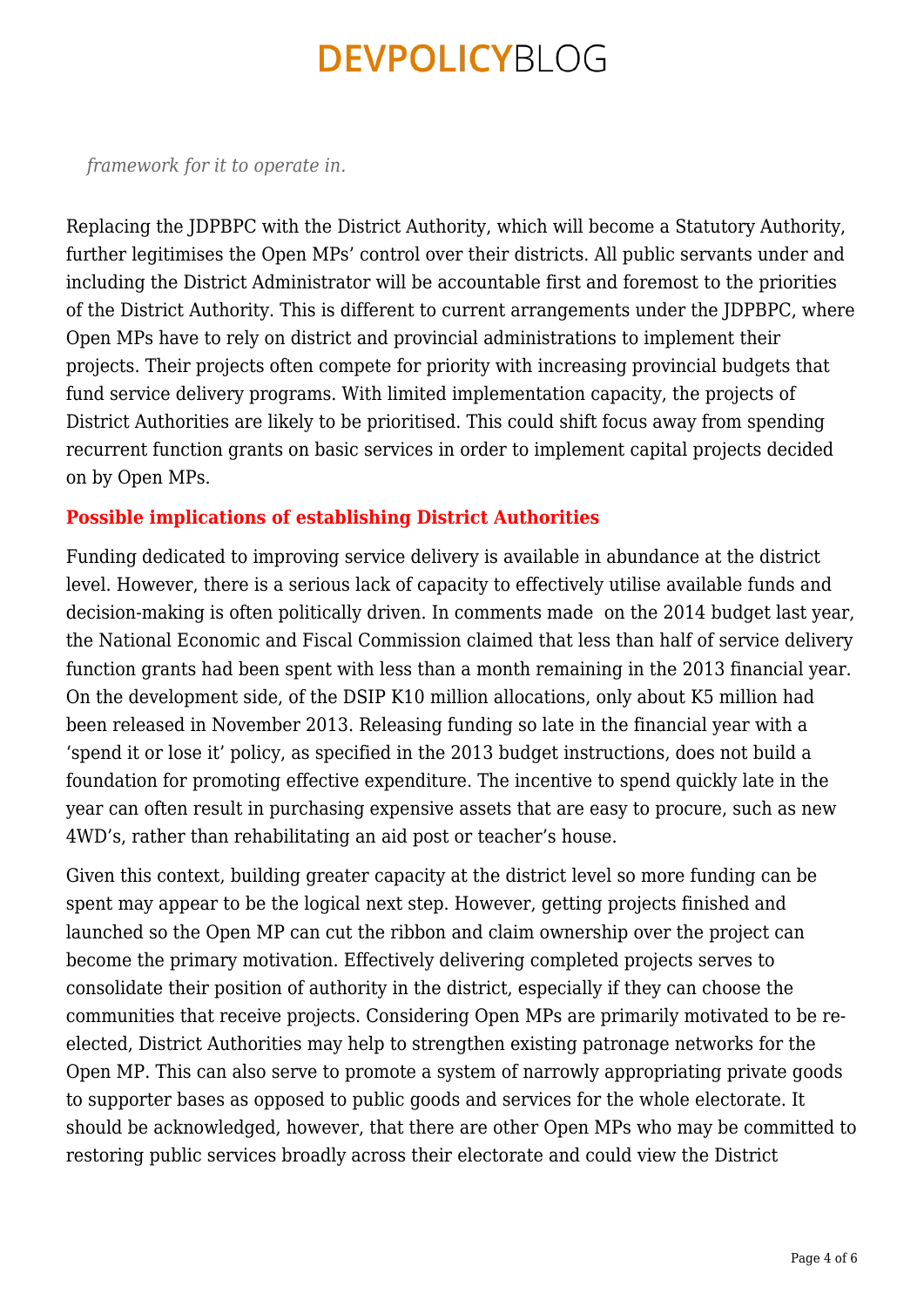Authority as a way for them to better represent their constituents.

In time, District Authorities may also seek to control other aspects of the national and provincial budget. This could and perhaps should include recurrent funding for important service delivery activities that may be best allocated to the District Authorities as well. Committing to new capital projects or rehabilitating existing social infrastructure requires an ongoing recurrent component to fund operational expenses. However, too much control over budgets needs to be carefully considered as Open MPs may have their own incentives to favour particular sectors over others. It could be more useful for the Open MP to have the support of the district police station than the health centre when election time comes around. The same could also be said for supporting religious groups in the district that may advocate support to the Open MP amongst their congregation in exchange for project support.

While District Authorities seem to decentralise powers to district and local levels, their creation also centralises power at the national level. Recent media reports suggest that the Prime Minister may be trying to strengthen his parliamentary coalition in asserting control over other Open MPs, particularly the opposition, by withholding their DSIP funding. Prominent opposition MP, the Honourable Samuel Basil, took to social media stating that Open MPs had to line up for their DSIP cheques after they passed the 2014 budget. He posted'DSIP has allowed the PM to manipulate MPs in parliament… DSIP has replaced without Fear or Favour with Fear and Favour!!!.' This is not the first time opposition MPs have voiced concerns that they may have received less or late DSIP funding compared to Open MPs in O'Neill's coalition government. If District Authorities, similar to the JDPBPC, continue to be funded through the national government, the potential for national level politics to impact district allocations may become more prominent in the future.

While the incentives to establish District Authorities seem clear, there are many unanswered questions about how they will work in practice. Simply creating an amendment to the organic law is not enough to increase capacity and control for Open MPs at the district level. Further policy considerations about core funding, human resources, enabling infrastructure, reporting, accountability and relationships with the provincial and local governments still need to be addressed.

O'Neill is personally invested in the District Authorities concept and will further advocate for its implementation in 2014. As Prime Minister, he is also likely to receive strong support from Open MPs in his coalition government, who may welcome greater control and more capacity to initiate their own plans and projects. While District Authorities may help Open MPs to consolidate influence and power across their electorate, pursuing these political